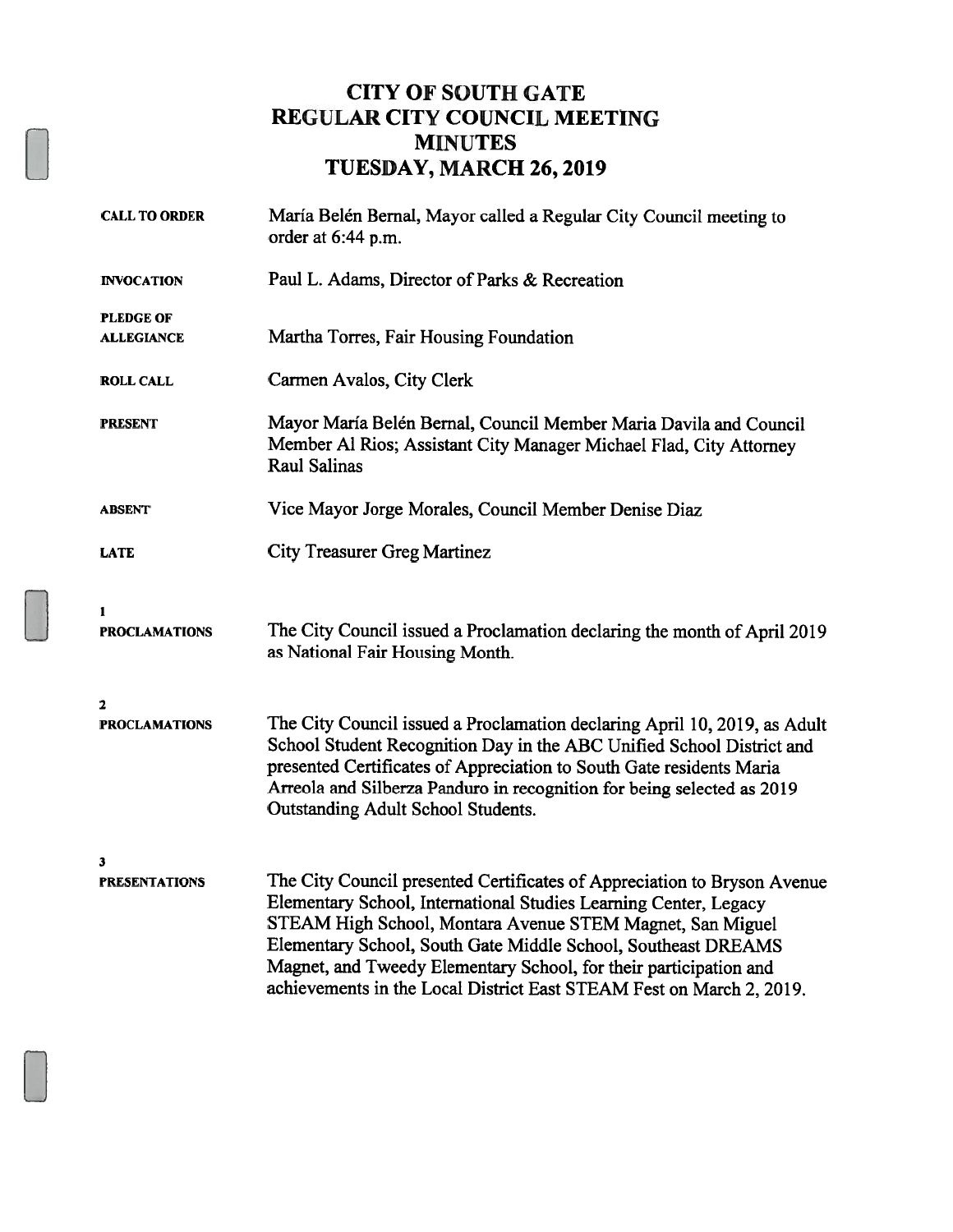UP #833 The City Council conducted <sup>a</sup> public hearing to consider adopting one of the following Resolutions regarding the appea<sup>l</sup> for Conditional Use Permit No. 833:

- a. Resolution approving without modification Conditional Use Permit No. 833 to allow an unmanned telecommunications facility at 8912 Madison Avenue; OR
- b. Resolution denying Conditional Use Permit No. 833 to allow an unmanned telecommunications facility at 8912 Madison Avenue; OR
- c. Providing direction on how to modify the Resolution regarding Conditional Use Permit No. 833 to allow an unmanned telecommunications facility at 8912 Madison Avenue and adopt Resolution as amended.

Joe Perez, Director of Community Development gave <sup>a</sup> presentation of this item. The Planning Commission reviewed this item at its February 21<sup>st</sup> meeting and denied the Conditional Use Application. The applicant, J5 Infrastructure Partners, on behalf of Verizon Wireless is appealing the Planning Commissions denial of the CUP.

Kevin Sullivan, Verizon Wireless gave <sup>a</sup> presentation on their plan. Kevin Sullivan, Verizon Wireless gave a presentation on their plan.<br>Mayor Bernal opened the Public Hearing at 7:23 p.m.

Virginia Johnson, 5751 McKinley Avenue spoke about different areas that have cell towers and thinks this could be good in providing better coverage for our citizens.

Mayor Bernal asked if anyone else in the audience wishes to spea<sup>k</sup> on this item. Seeing no one step forward; Mayor Bernal closed the Public Hearing.

Raul Salinas, City Attorney stated that he wanted to follow up on <sup>a</sup> couple of comments that Mr. Sullivan had made. The presentation by Mr. Perez is one based on aesthetics and not on the health considerations. In reponse to <sup>p</sup>hotos discussed by Mr. Sullivan, City Attorney Salinas stated certain <sup>p</sup>ictures relate to antennas located on land owned by the Los Angeles Department of Water and Power. These antennas are on land not owned by the City of South Gate. Attorney Salinas reported that shortly before the City Council Meeting began he spoke with Mr. Sullivan and two of his representatives.

LI

4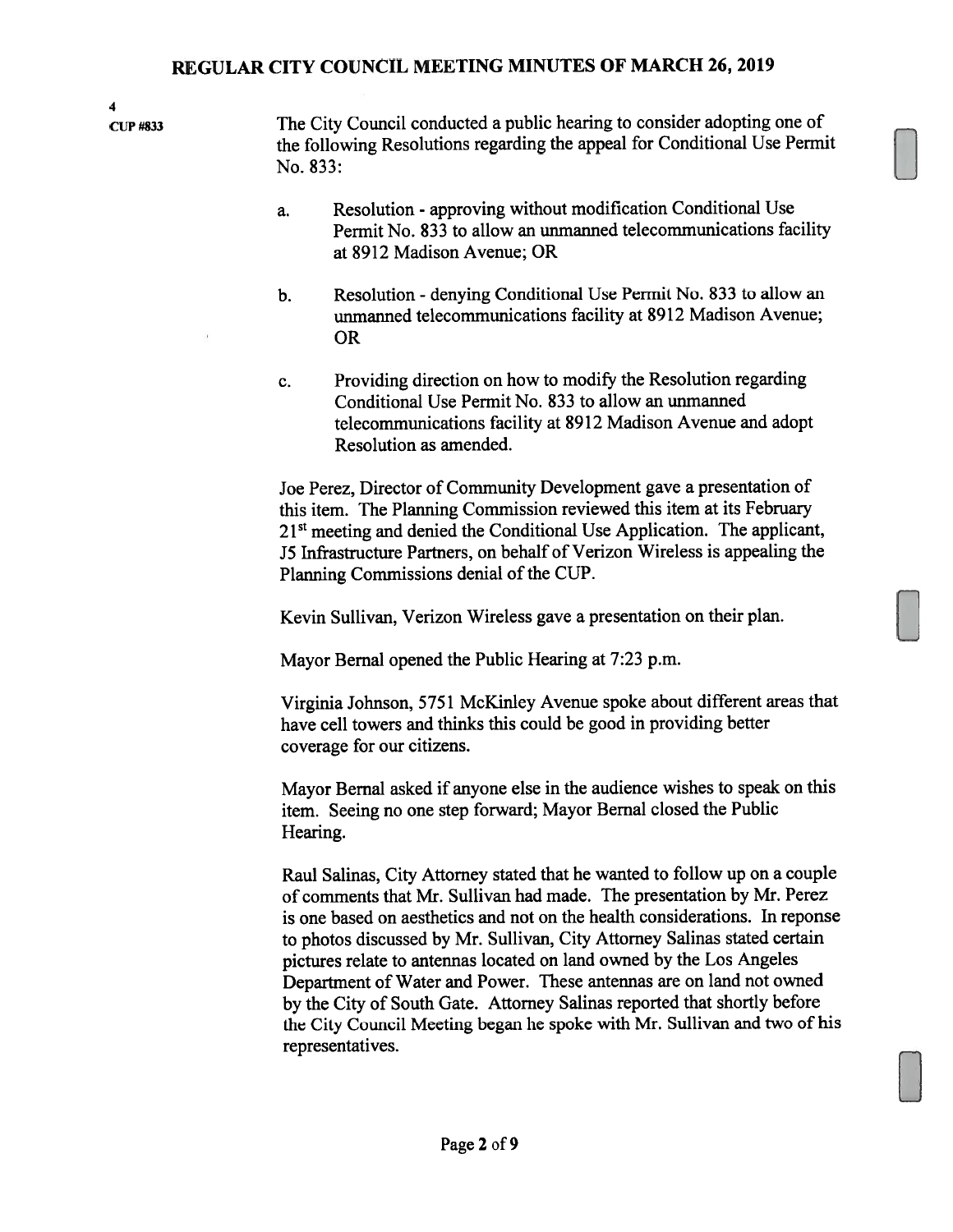4 CUP #833

CONT'D Attorney Salinas reported that Verizon expressed the interest to continue working with the City and staff. It was agreed that they would make this presentation today so that they would have an administrative record of the appeal that Verizon has lodged. Verizon has agreed that, in an effort to further collaborate with City staff, they are prepared to continue the remainder of the public hearing to the second meeting in April. This should allow Verizon enough time to meet with Mr. Perez and members of his staff. Verizon also agreed to undertake additional RF testing that would give guidance to where the tree antenna can be relocated within that parcel and to try to come to some arrangement. There are <sup>a</sup> number of deadlines that are imposed on the City as well as Verizon we would agree that we would enter into <sup>a</sup> tolling agreemen<sup>t</sup> and I will ask Mr. Sullivan to come back to the podium to state Verizon is willing to enter into <sup>a</sup> tolling agreement. The tolling agreemen<sup>t</sup> will toll at least through April 23, 2019, the running of all statutes of limitations and time periods to bring any claims, actions or defenses, including those under 47 USC 332 and California Government Code section 65964.1, relating to or regarding Verizon's State Street site application.

> Mr. Sullivan returned to the podium and confirmed that Verizon does agree to enter into <sup>a</sup> tolling agreemen<sup>t</sup> with the City. He hopes that we can finalize the agreemen<sup>t</sup> in <sup>a</sup> more definitive form within the next couple of days. He agreed to stay all timelines and deadlines that are running both under the Federal Telecommunications Act 47USC Section 332 as well as Government Codes Section 65964.1. He looked forward to coming back here in the second meeting of April hopefully with some refinements to <sup>a</sup> site plan and hopefully something that this Council would entertain.

Mayor Bemal suggested looking at moving the tower to the back section of the property that would take the tower from the driver's line of site. She also asked how long the RF testing takes and would we have the information before the second meeting in April.

Mr. Sullivan responded that he has been told that RF testing takes about <sup>a</sup> week and should be available in time.

This item was continued to the April  $23<sup>rd</sup>$  City Council Meeting by motion of Council Member Rios and seconded by Mayor Bernal.

ROLL CALL: Mayor Bernal, yes; Vice Mayor Morales, absent; Council Member Davila, yes; Council Member Rios, yes; Council Member Diaz, absent.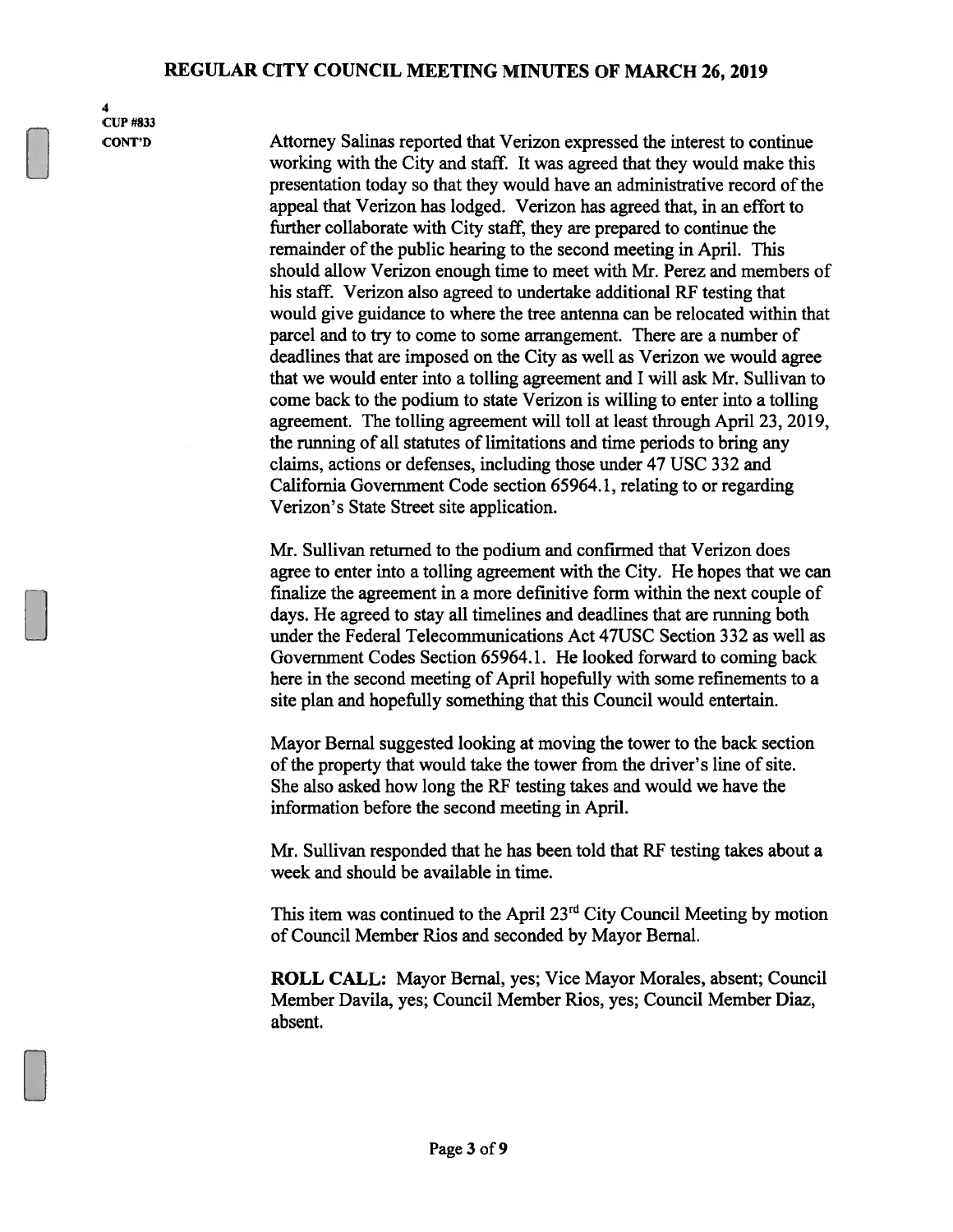# COMMENTS FROM

THE AUDIENCE Virginia Johnson, 5751 McKinley Avenue would like to see neighbors being notified when the City approves an ADU so they will know the impact that it will have in the neighborhood. The notices should also clarify the parking requirements of that property. This is only fair to the residents that will have to deal with the density increase and fewer parking spaces.

> Iris Ilagan, Library Manager for Weaver Library said that the WAVE Newspapers are not being delivered on time to the libraries. Every year the library does <sup>a</sup> book mark contest and each library in Los Angeles County chooses winners from their community. These winners go on to the County wide contest and the Board of Supervisors choose winners to represen<sup>t</sup> each district. This year we have <sup>a</sup> winner from South Gate.

Julie Hernandez Chan, Hollydale Community Library announced that the Hollydale Community Library will be closing temporarily for renovations. Our last day of service will be Saturday, March  $30<sup>th</sup>$ .

Yadira Ramiro, 10353 California Avenue, has concerns regarding the lack of transparencies of the JAA. South Gate High School used to work hand and hand with the City Parks Department to provide <sup>a</sup> place for our teams to play. However, now they no longer do. She would like <sup>a</sup> baseball diamond designated at South Gate Park for the high school teams to use. She stated that the lights are turned off in the middle of the game and they are being charged high fees by the JAA for the right to use the field. She is concerned with retaliation by the JAA and wants to know who oversees the JAA. She feels that the City needs to step in and do an audit/establish policies that are transparent.

Gabriela Sid, Congresswomen Nanette Barragán's Office stated that the Congresswoman was appointed to the Energy and Commerce Committee. She also provided everyone with an update on some of the legislation coming up. The Congresswoman's office is looking for entries for the Congressional Art Contest for all  $9<sup>th</sup>$  to  $12<sup>th</sup>$  graders.

Nick Godoy, 8611 San Gabriel Avenue spoke about traffic issues near the 1-710 freeway. He also spoke on the street vendors and parking near San Gabriel. He feels that the current City Council doesn't recognize the veterans of the City.

#### REPORTS AND COMMENTS

FROM CITY OFFICIALS Paul Adams, Director of Parks and Recreation said that the Senior Follies is on Saturday.

> Greg Martinez, City Treasurer thanked the Mayor for the Open house event at City Hall. He mentioned the Car Show is on Sunday.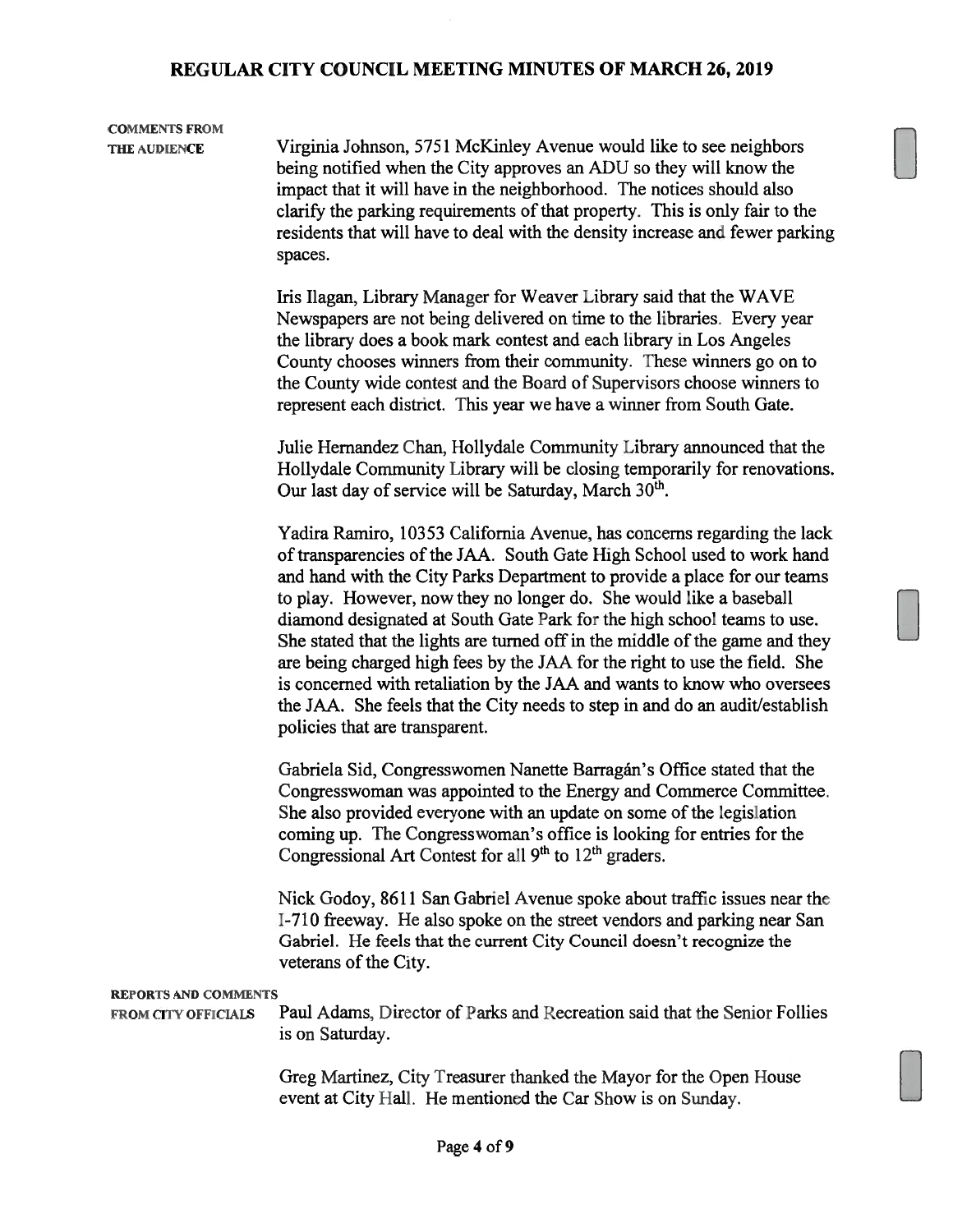| <b>REPORTS AND COMMENTS</b><br><b>FROM CITY OFFICIALS</b> |                                                                                                                                                                                                                                                                                                                                                                                                                                                                                                                                                                                                                                                                                                                                                                                                                                                             |  |  |  |
|-----------------------------------------------------------|-------------------------------------------------------------------------------------------------------------------------------------------------------------------------------------------------------------------------------------------------------------------------------------------------------------------------------------------------------------------------------------------------------------------------------------------------------------------------------------------------------------------------------------------------------------------------------------------------------------------------------------------------------------------------------------------------------------------------------------------------------------------------------------------------------------------------------------------------------------|--|--|--|
| <b>CONT'D</b>                                             | Carmen Avalos, City Clerk spoke on the election of the State Senate.                                                                                                                                                                                                                                                                                                                                                                                                                                                                                                                                                                                                                                                                                                                                                                                        |  |  |  |
|                                                           | Council Member Rios thanked everyone for a very successful ground<br>breaking ceremony at the East Los Angeles College. The River Plan will<br>be at South Gate Park on Thursday and he attend a Caesar Chavez<br>luncheon hosted by Supervisor Solis. He reminded everyone that we are<br>one year away from the census and it is important to get everyone counted.                                                                                                                                                                                                                                                                                                                                                                                                                                                                                       |  |  |  |
|                                                           | Council Member Davila attended the County Transportation Meeting<br>where they discussed their budget. She also attended the Eco Rapid<br>Transit Meeting, the ground breaking for East Los Angeles College and<br>the census meeting. The South Gate Multi-Cultural Woman's Club held<br>the Annual Conference, which was very successful. She thanked the<br>South Gate Police Officer Association and South Gate Police Management<br>Association for their support. She thanked Mr. Adams for helping us and<br>asked that he relay their thanks to the Parks staff. She congratulated the<br>Mayor on the Open House and she feels that it should be continued in<br>future years.                                                                                                                                                                     |  |  |  |
|                                                           | Mayor Bernal expressed her appreciation for having a great year as<br>Mayor. She has seen many successes in her personal life, family and<br>career but also here in the City of South Gate. This is her fourth year as a<br>member of City Council after serving six years as City Treasurer. It was<br>not until this year that she feels that she has worked more closely with<br>staff and it is probably because she dedicated more time personally. She<br>appreciated all the staff support for the Open House event and thought that<br>the Seaborg Ribbon Cutting was a success. She attended the Budget<br>Subcommittee meeting and they covered the 1% sales tax. She thanked<br>Council Member Davila for her work with the South Gate Multicultural<br>Women's Club. She also participated in the Career Day at Stanford<br>Elementary School. |  |  |  |
| <b>CONSENT CALENDAR</b>                                   | Agenda Items 5, 6, 7, 11, 15, and 16 were approved by motion of Mayor<br>Bernal and seconded by Council Member Davila. Items 8, 9, 10, 13, and<br>14 were pulled for discussion. Item 12 was removed from the agenda.                                                                                                                                                                                                                                                                                                                                                                                                                                                                                                                                                                                                                                       |  |  |  |
| 5                                                         |                                                                                                                                                                                                                                                                                                                                                                                                                                                                                                                                                                                                                                                                                                                                                                                                                                                             |  |  |  |
| TITLE 11                                                  | The City Council waived the reading in full and adopted Ordinance No.<br>2360 entitled - An Ordinance of the City Council of the City of South<br>Gate, California, repealing Interim Ordinance Nos. 2336 and 2338 in their<br>entirety and adding new Chapter 11.43 (Accessory Dwelling Units and<br>Accessory Structures), to Title 11 (Zoning), of the South Gate Municipal<br>Code during the consent calendar.                                                                                                                                                                                                                                                                                                                                                                                                                                         |  |  |  |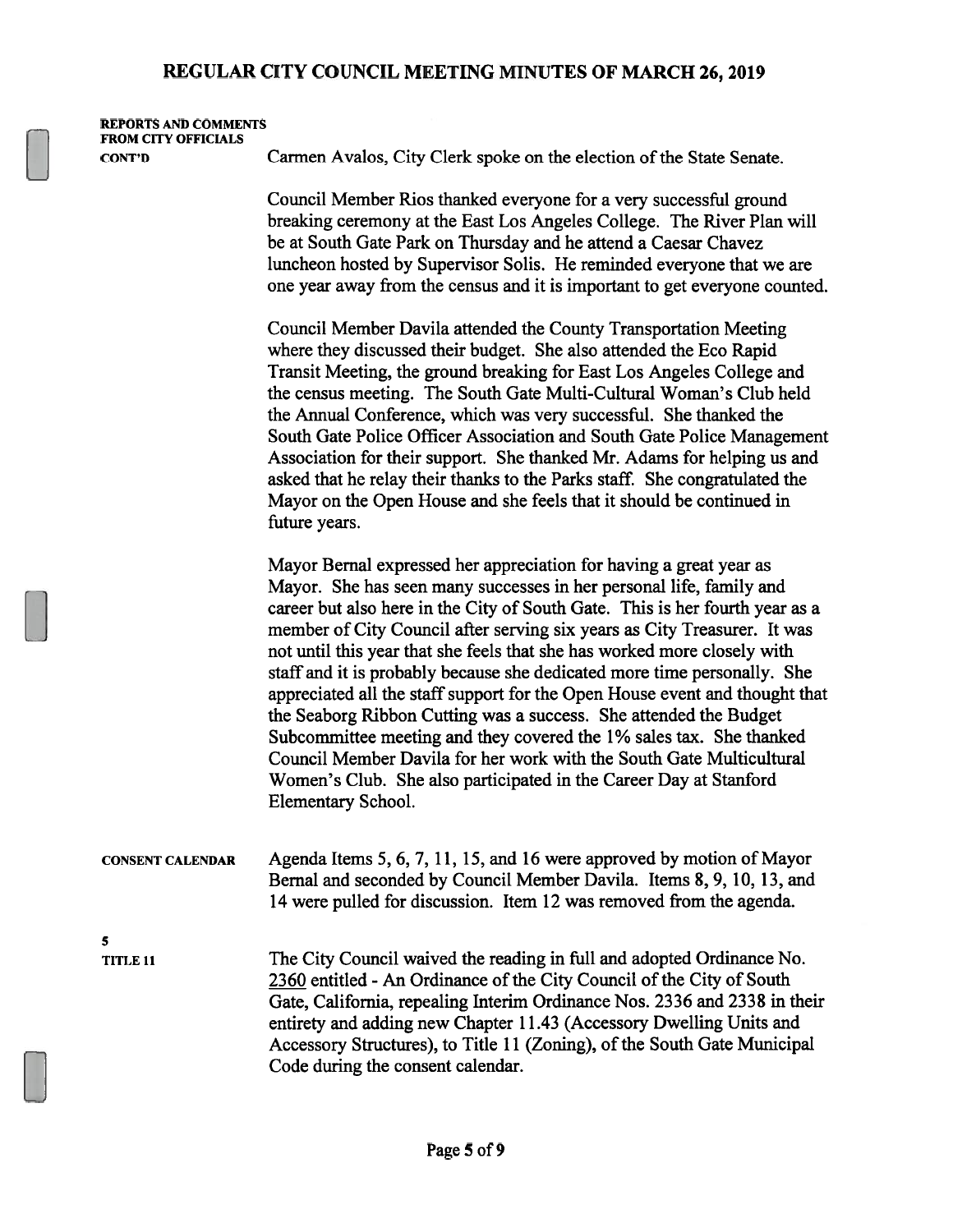| 6                        |                                                                                                                                                                                                                                                                                                                                                                                                                                                                                                                                                                                                                                                                                                                                  |  |  |
|--------------------------|----------------------------------------------------------------------------------------------------------------------------------------------------------------------------------------------------------------------------------------------------------------------------------------------------------------------------------------------------------------------------------------------------------------------------------------------------------------------------------------------------------------------------------------------------------------------------------------------------------------------------------------------------------------------------------------------------------------------------------|--|--|
| <b>MUNICIPAL CODE</b>    | The City Council waived the reading in full and adopted Ordinance No.<br>2361 entitled - An Ordinance of the City Council of the City of South<br>Gate, California, amending Section 1.59.040 (Issuance of Administrative<br>Citation; Contents Thereof), Chapter 1.59 (Administrative Citations) of<br>Title 1 (Administration and Personnel), of the South Gate Municipal Code,<br>to provide for the immediate imposition of administrative fines or<br>penalties for the violation of building, plumbing, electrical, or other<br>similar structural, health and safety, or zoning requirements if the violation<br>exists as a result of, or to facilitate, the illegal cultivation of cannabis<br>during consent calendar. |  |  |
| 7                        |                                                                                                                                                                                                                                                                                                                                                                                                                                                                                                                                                                                                                                                                                                                                  |  |  |
| <b>CMP</b>               | The City Council considered adopting Resolution No. 7849 entitled - A<br>Resolution of the City Council of the City of South Gate, California, -<br>electing to be exempt from the Congestion Management Program during<br>consent calendar.                                                                                                                                                                                                                                                                                                                                                                                                                                                                                     |  |  |
|                          |                                                                                                                                                                                                                                                                                                                                                                                                                                                                                                                                                                                                                                                                                                                                  |  |  |
| 8                        |                                                                                                                                                                                                                                                                                                                                                                                                                                                                                                                                                                                                                                                                                                                                  |  |  |
| <b>PERSONNEL</b>         | The City Council adopted Resolution No. 7850 entitled - A Resolution of<br>the City Council of the City of South Gate, California, - amending the<br>Hourly Pay Table to provide salary increases to the City's part-time,<br>hourly employees with the addition of retroactive pay by motion of Mayor<br>Bernal and seconded by Council Member Davila.                                                                                                                                                                                                                                                                                                                                                                          |  |  |
|                          |                                                                                                                                                                                                                                                                                                                                                                                                                                                                                                                                                                                                                                                                                                                                  |  |  |
| 9                        |                                                                                                                                                                                                                                                                                                                                                                                                                                                                                                                                                                                                                                                                                                                                  |  |  |
| <b>ETHICS</b>            | The City Council adopted Resolution No. 7851 entitled - A Resolution of<br>the City Council of the City of South Gate, California, temporarily<br>suspending enforcement of issuing administrative citations to allow for<br>limited alcohol beverage consumption during the California Contract<br>Cities Association Board Meeting taking place at the Los Angeles River<br>and Rio Hondo Channel confluence point on Wednesday, April 17, 2019,<br>from 6:00 p.m. to 8:30 p.m. by motion of Council Member Rios and<br>seconded by Mayor Bernal.                                                                                                                                                                              |  |  |
|                          |                                                                                                                                                                                                                                                                                                                                                                                                                                                                                                                                                                                                                                                                                                                                  |  |  |
| 10<br><b>RESURFACING</b> | The City Council considered adopting Resolution No. 7852 entitled - A<br>Resolution of the City Council of the City of South Gate, California,<br>adopting the Local Streets and Roads Funding Program Project List for<br>Fiscal Year 2019/20 to program \$1.6 million in Senate Bill 1 funds to the<br>Citywide Residential Resurfacing Cape-seal Program, City Project No.<br>637-ST, in compliance with Senate Bill 1 requirements by Mayor Bernal<br>and seconded by Council Member Davila.                                                                                                                                                                                                                                 |  |  |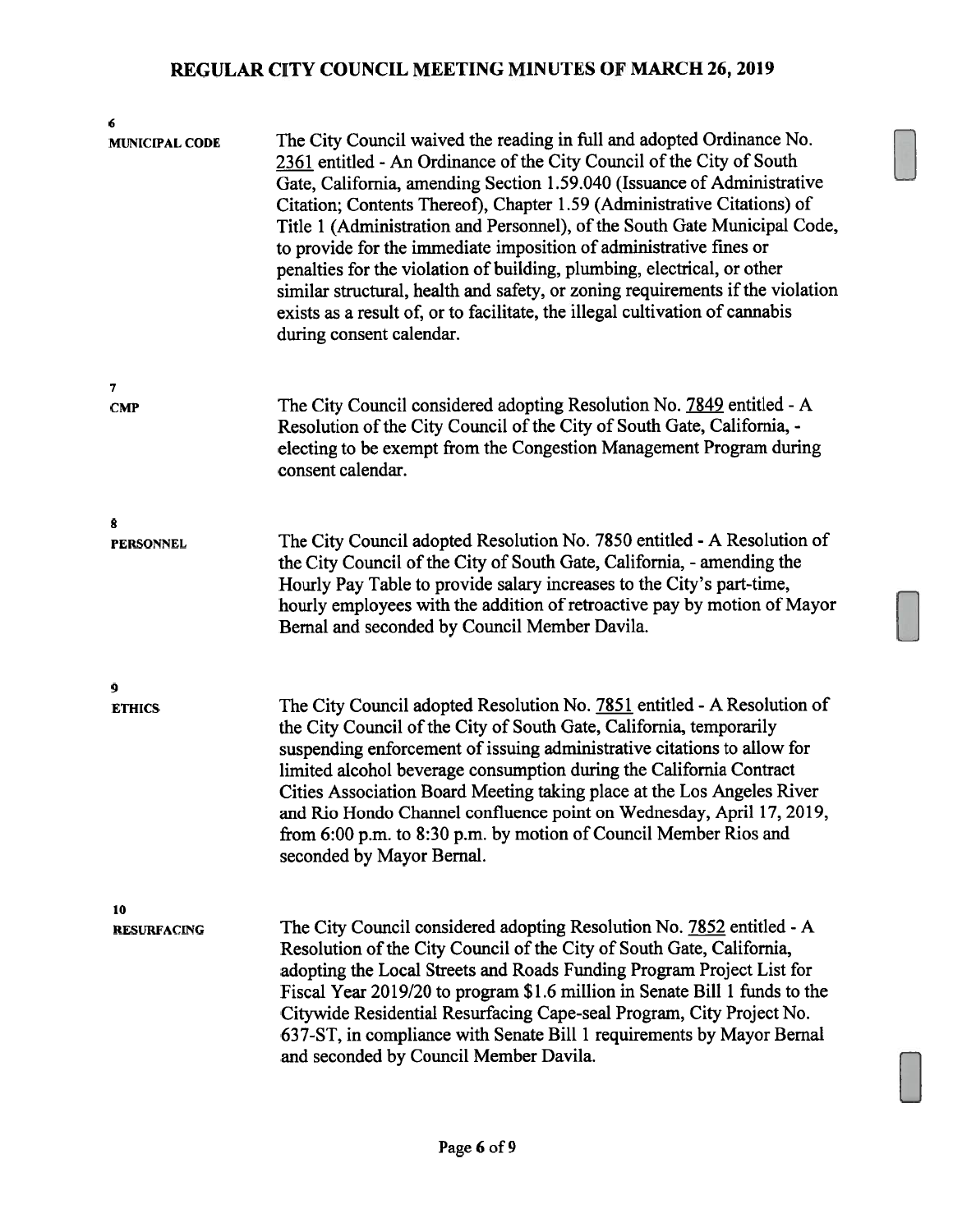| 11                            |                                                            |                                                                                                                                                                                                                                                                                            |  |
|-------------------------------|------------------------------------------------------------|--------------------------------------------------------------------------------------------------------------------------------------------------------------------------------------------------------------------------------------------------------------------------------------------|--|
| <b>SOUNDWALL</b>              | The City Council approved A and B during consent calendar. |                                                                                                                                                                                                                                                                                            |  |
|                               | a.                                                         | Approved a Freeway Maintenance Agreement (Contract No. 3516)<br>with Caltrans to add maintenance provisions for the new soundwall<br>that the City is proposing to construct under the 1-710 Corridor<br>Soundwall Project, City project No. 587-ST; and                                   |  |
|                               | b.                                                         | Authorized the Mayor to execute the Freeway Maintenance<br>Agreement in a form acceptable to the City Attorney.                                                                                                                                                                            |  |
| 12<br><b>ENERGY</b>           |                                                            | The City Council considered:                                                                                                                                                                                                                                                               |  |
|                               | a.                                                         | Approving a Donation Agreement with ChargePoint, Inc., to<br>receive a \$7,210 grant from the FivePoint EV Charging Station<br>Donation Program and appropriate the grant to the Electric Vehicle<br>Charging Stations, Project, City Project No. 636-GEN, Account<br>No. 223-610-49-0995; |  |
|                               | b.                                                         | Approving an Agreement with ABM Electrical and Lighting<br>Solutions, Inc. for the construction of the Electric Vehicle<br>Charging Stations, City Project No. 636-GEN (Project), in an<br>amount not-to-exceed \$189,503;                                                                 |  |
|                               | c.                                                         | Transferring \$7,000 in Water Funds from Account No. 411-731-<br>71-6101 to the Electric Vehicle Charging Stations Project, City<br>Project No. 636-GEN, Account No. 223-610-49-9005;                                                                                                      |  |
|                               | d.                                                         | Authorizing the Mayor to execute the Agreements in a form<br>acceptable to the City Attorney; and                                                                                                                                                                                          |  |
|                               | e.                                                         | Approving the Notice of Exemption for this Project, and direct the<br>City Clerk to file it with the Los Angeles County Recorder's<br>Office.                                                                                                                                              |  |
|                               |                                                            | This item was removed from the agenda.                                                                                                                                                                                                                                                     |  |
| 13<br><b>FINANCIAL AUDITS</b> |                                                            | The City Council approved A and B by motion of Mayor Bernal and<br>seconded by Council Member Rios.                                                                                                                                                                                        |  |
|                               | a.                                                         | Approved Amendment No. 1 to Contract No. 3229, Professional<br>Services Agreement with The Pun Group, LLP, extending financial<br>auditing services for the fiscal years ending June 30, 2019, and                                                                                         |  |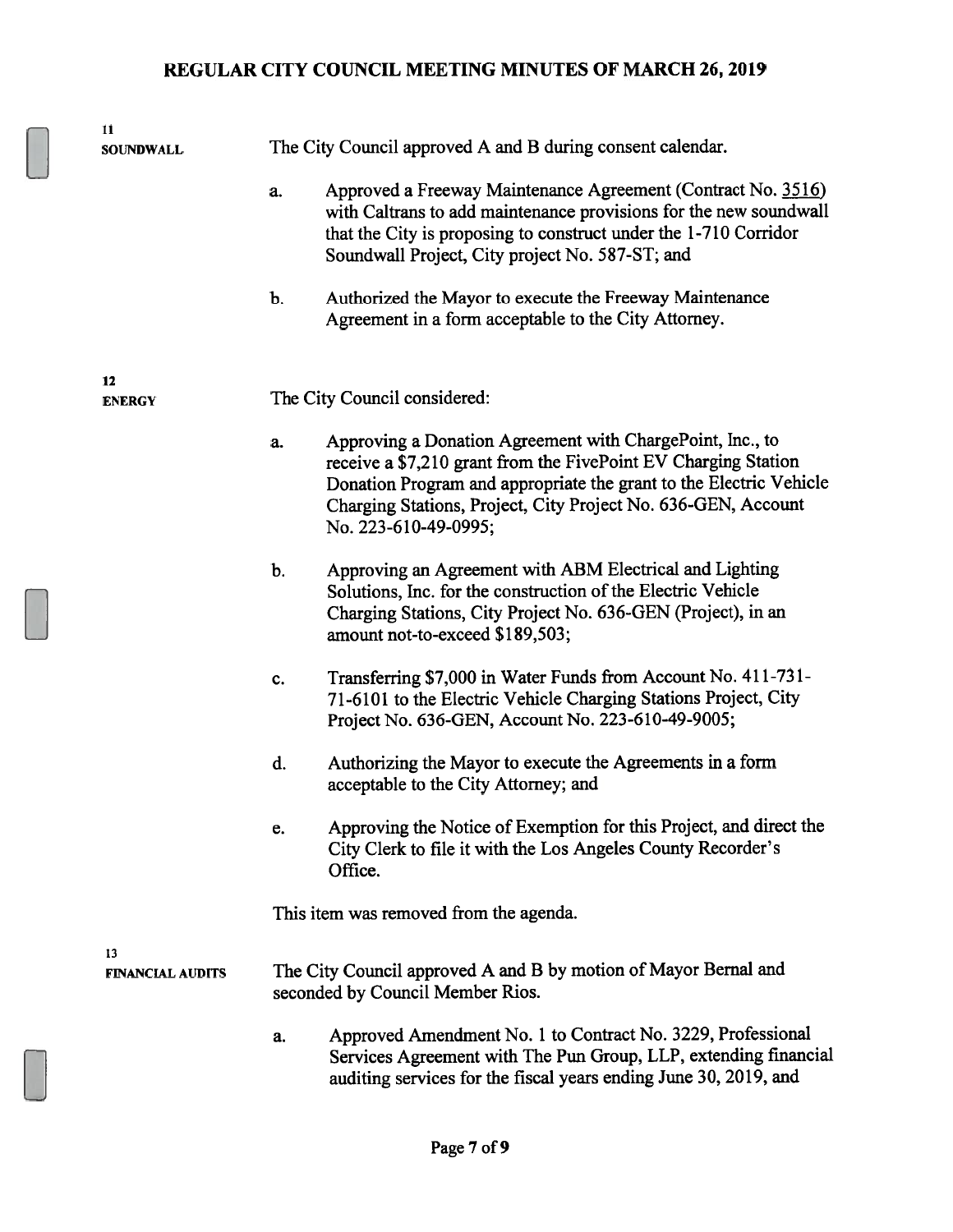|                                            |                                                                                                                                                                                                                                            | June 30, 2020, in the amounts not-to-exceed \$65,564 and \$67,531,<br>respectively; and                                                                                                                                            |
|--------------------------------------------|--------------------------------------------------------------------------------------------------------------------------------------------------------------------------------------------------------------------------------------------|------------------------------------------------------------------------------------------------------------------------------------------------------------------------------------------------------------------------------------|
| 13<br><b>FINANCIAL</b>                     |                                                                                                                                                                                                                                            |                                                                                                                                                                                                                                    |
| <b>AUDITS CONT'D</b>                       | b.                                                                                                                                                                                                                                         | Authorized the Mayor to execute Amendment No. 1 in a form<br>acceptable to the City Attorney.                                                                                                                                      |
| 14<br><b>WALNUT AVE</b><br><b>RESTROOM</b> | The City Council rejected all bids received in the City Clerk's Office for<br>the construction of the Walnut Avenue Restroom Building No. 5, City<br>Project No. 628-PRK by motion of Council Member Rios and seconded<br>by Mayor Bernal. |                                                                                                                                                                                                                                    |
| 15<br><b>HOUSING ELEMENT</b>               | The City Council approved A and B during consent calendar.                                                                                                                                                                                 |                                                                                                                                                                                                                                    |
|                                            |                                                                                                                                                                                                                                            |                                                                                                                                                                                                                                    |
|                                            | a.                                                                                                                                                                                                                                         | Received and filed the Housing Element Annual Progress Report<br>for calendar year 2018; and                                                                                                                                       |
|                                            | b.                                                                                                                                                                                                                                         | Directed staff to provide a copy of the Housing Element Annual<br>Progress Report to the State Department of Housing and<br>Community Development.                                                                                 |
| 16<br><b>MINUTES</b>                       | The City Council approved the Regular Meeting minutes and Special<br>Meeting minutes of February 26, 2019 and March 12, 2019 during consent<br>calendar.                                                                                   |                                                                                                                                                                                                                                    |
| 17<br><b>BUDGET</b>                        |                                                                                                                                                                                                                                            | The City Council considered:                                                                                                                                                                                                       |
|                                            | a.                                                                                                                                                                                                                                         | Receiving and filing the mid-year budget report for Fiscal Year<br>2018/19;                                                                                                                                                        |
|                                            | b.                                                                                                                                                                                                                                         | Appropriating \$32,716 from the unassigned Prop A Fund balance<br>to account no. 221-480-33-6304 for payment of the Eco-Rapid<br><b>Transit Annual Membership Dues;</b>                                                            |
|                                            | c.                                                                                                                                                                                                                                         | Increasing revenue projections by \$203,595 in the Water Fund,<br>account no. 411-4999, for the annual reimbursement from the<br>Sewer Fund for its share of the annual debt service payments on<br>the 2012 Water Revenue Bonds;  |
|                                            | d.                                                                                                                                                                                                                                         | Appropriating \$203,595 from the unassigned Sewer Fund balance<br>to account no. 412-732-52-7999 to reimburse the Water Fund for<br>the Sewer Fund's share of the annual debt service payments on the<br>2012 Water Revenue Bonds; |